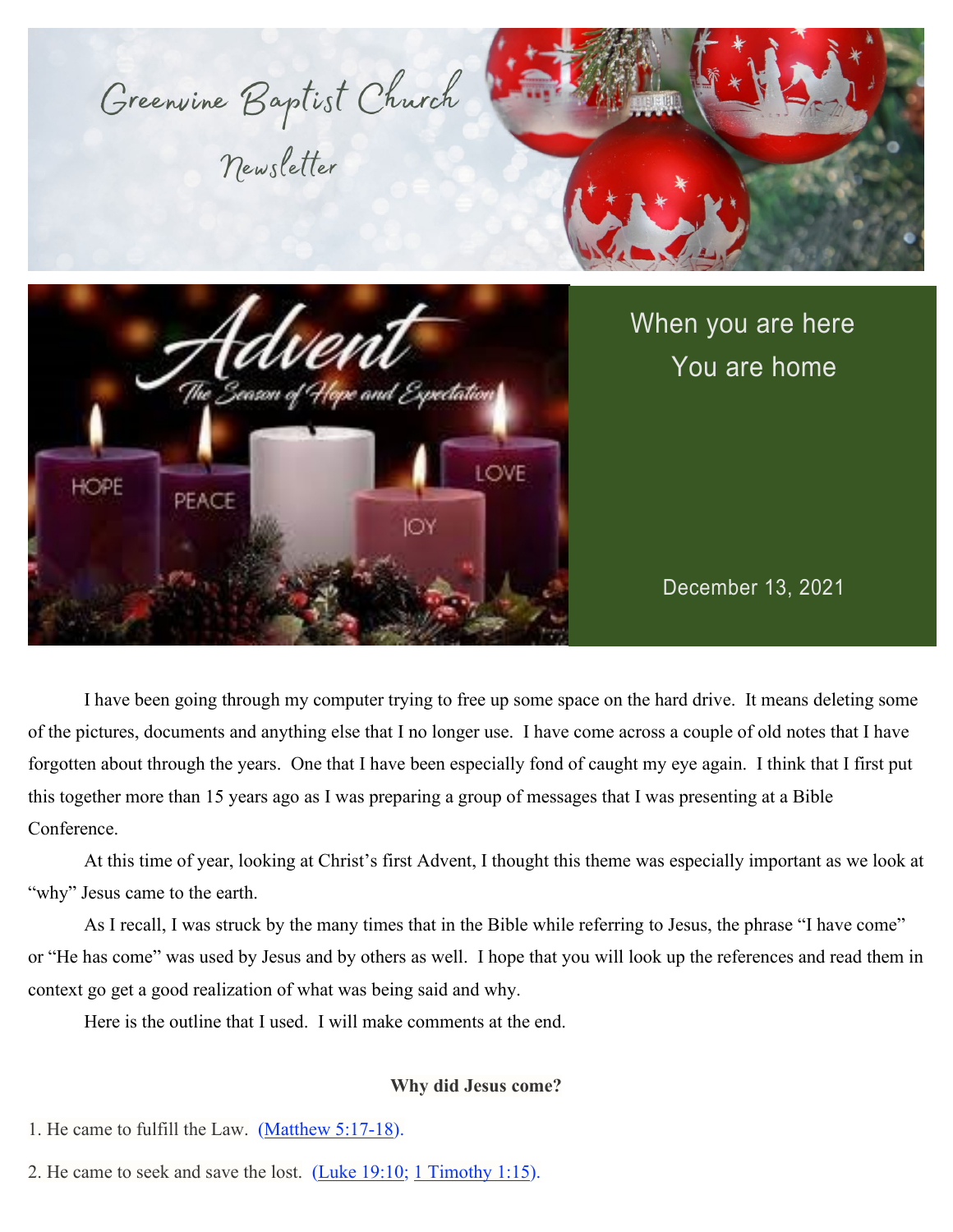- 3. He came to serve. [\(Mark 10:45\)](http://biblehub.com/mark/10-45.htm).
- 4. He came to give His life in payment for our sins. [\(Matthew 20:28;](http://biblehub.com/matthew/20-28.htm) [1 John 3:5\)](http://biblehub.com/1_john/3-5.htm).
- 5. He came that we might have abundant life. [\(John 10:10\)](http://biblehub.com/john/10-10.htm).
- 6. He came to reveal the Father. [\(Matthew 11:27](http://biblehub.com/matthew/11-27.htm) ; [John 14:9\)](http://biblehub.com/john/14-9.htm).
- 7. He came to separate believers from non-believers. [\(Matthew 10:34-36\)](https://www.biblegateway.com/passage/?search=Matthew%2010%3A34-36&version=NIV;NLT;KJV).
- 8. He came to proclaim truth. [\(John 18:37\).](http://biblehub.com/john/18-37.htm)

9. He came to give us a pattern of holy living. [\(1 Peter 2:21\)](http://biblehub.com/1_peter/2-21.htm).

10. He came to ignite a spiritual fire. [\(Luke 12:49\)](http://biblehub.com/luke/12-49.htm).

11. He came to destroy the works of the devil. [\(1 John 3:8;](http://biblehub.com/1_john/3-8.htm) [Hebrews 2:14-15\)](https://www.biblegateway.com/passage/?search=Hebrews%202%3A14-15&version=NIV;NLT;KJV).

12. He did not come to judge, but He came to bring judgment. [\(John 3:17;](http://biblehub.com/john/3-17.htm) [9:39;](http://biblehub.com/john/9-39.htm) [12:47\)](http://biblehub.com/john/12-47.htm).

It is especially good for us to think about the various reasons that Jesus came to this earth the first time as a baby in Bethlehem's manger. We often get caught up with the pageantry and traditions of Christmas and tend to forget that there was much more happening at the First Advent than simply Mary having a baby.

Yes, the Angels, the Shepherds, the Wise Men, Joseph, Herod and all of the other facts about Jesus' birth are important to remember, however, our hearts and minds must realize that He was born for several specific purposes.

It is also important, I think, that we continue certain traditions and celebrations of Christ's birth, as long as it doesn't take away from the truth of the Advent of Christ.

The first Christmas morning that I can recall happened while I was just little boy. I don't remember my age, but I do recall that most of us kids, 5 of us, were sick with something. Dad would call it "the aleegaflaps." Probably mumps or measles….doesn't matter, just sick.

We were all hiding on the pull out sofa under a quilt when we heard a voice quite like Mom's only lower saying, "Ho, Ho, Ho." Dad told us to stay covered up so Santa would not know that we were there.

We could hear packages being put under the tree, then a hearty "Merry Christmas" from the voice again.

It was a joyful time. Full of mystery and fun. Excitement and energy. We threw back to covers to see with much delight all of the presents there just for us.

I don't even remember what I got for Christmas that year, just remember the fun and excitement that was going on.

However, Dad always insisted that we sit and listen to him read the Birth of Christ from Matthew, Luke and John. You can imagine the figgiting going on as we sat and read the Biblical account through 3 books in the Bible concerning the birth of Jesus.

The excitement came when we were told we could open our presents.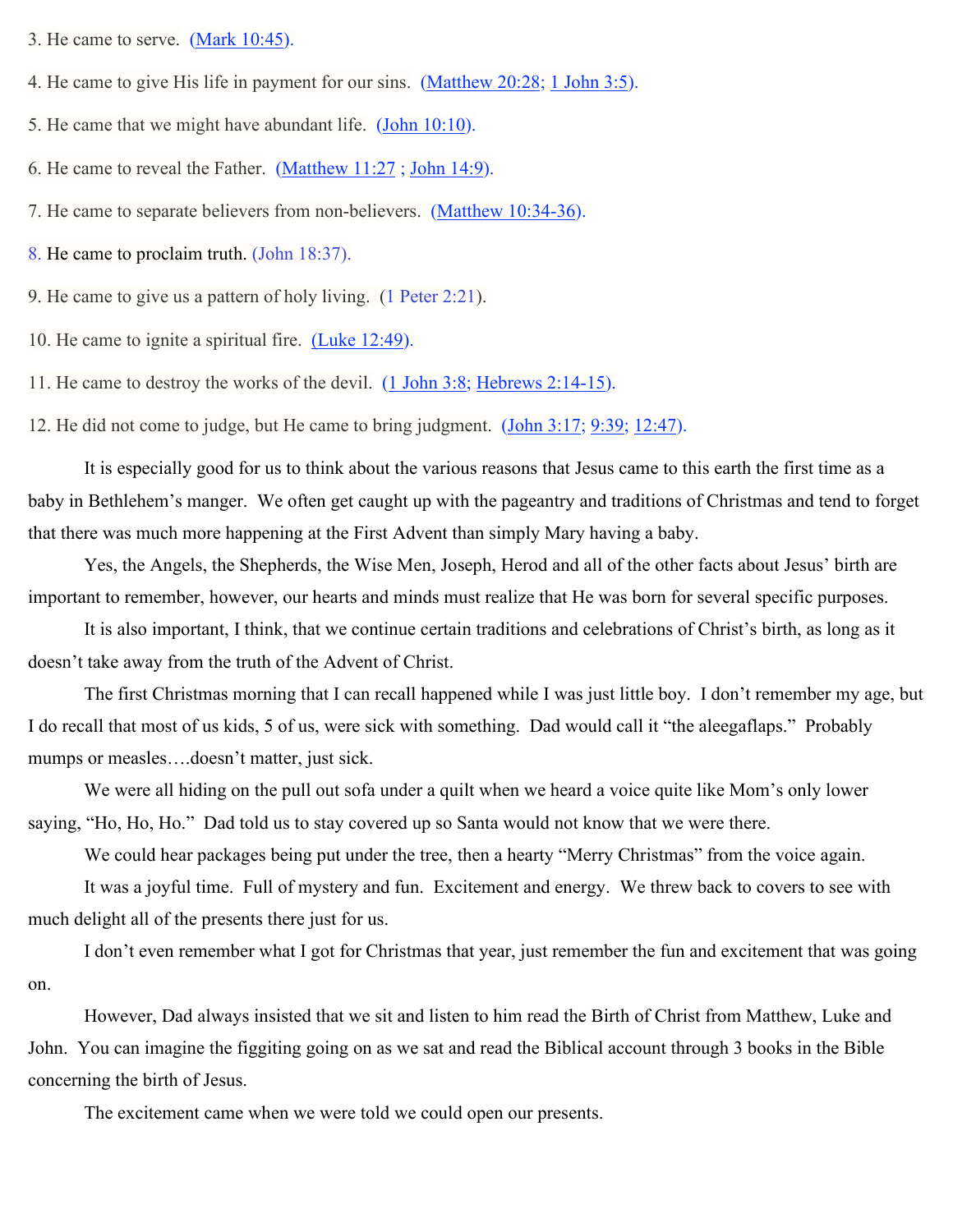As I grow older and watch on Christmas morning and see the grandkids open presents, I am reminded of Dad and Mom. They knew of the excitement of Christmas, but they also knew of the real importance of instructing us kids of Christ's birth. They even went on to tell us the reason Christ was born. That is the real importance here, isn't it?

I hope that this little outline will help you and your family as you contemplate the "real meaning of Christmas." Romans 3 says, "The gift of God is Eternal Life through Jesus Christ our Lord."

Interesting, isn't it, all the gifts that are given and received at Christmas time. We gave so many toys to be distributed by the Bridge Ministry. We put together Advent Bags for use in the Bridge Ministry as well. The women put together Christmas bags for the shut-ins in our little community. We also gave monies to families in need from our Benevolent Fund. You will give and get gifts on Christmas Eve or Christmas Day, or both. There are parties that you will attend that have nothing to do with our church, but you will both give and receive gifts. Christmas is a time of gifting.

But, as you know, the greatest gift of all eternity is the gracious gift of God in His Son, Jesus. And in knowing Him, we have eternal life.

May this Christmas be full of gifts for you and your family. But may you enjoy, most of all, the gift of God's grace in Jesus.

Karen and I are so happy and satisfied to spend another year and another Christmas with you, our spiritual family.

May God bless you at this Christmas time. We love you so much. Merry Christmas!

## **Upcoming Events**

#### **Bible Study**

We will continue our study of Timothy the Wednesday December 1<sup>st</sup>.

#### **Christmas Eve Service**

Candlelight service – 6pm on Christmas Eve